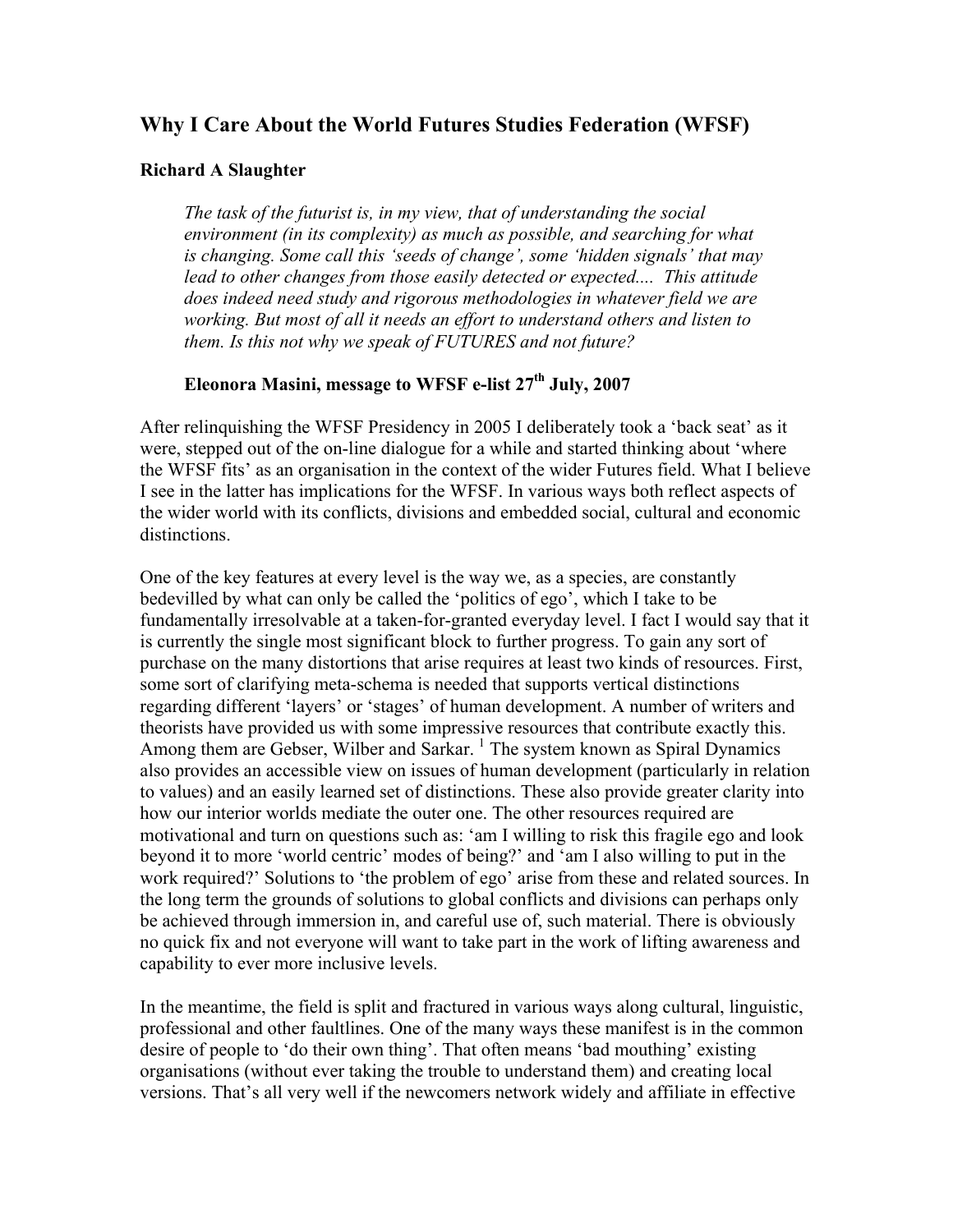and functional ways. Yet that very duplication of organisational efforts (with minor variations) also involves duplication of administrative and financial burdens. Given that the human and financial resources available are so scarce, the duplication of effort is often wasteful and new organisations tend to disappear almost as quickly as they are announced, leaving little of value behind.

In recent times the contradictions have appeared to multiply. Now that the news deals on a daily basis with the kinds of generic issues that have long concerned Futures workers of all kinds, you'd think that the field would be seen as thriving and successful. But that does not appear to be the case and a profound ambiguity permeates its collective awareness. Are the divisions within FS simply evidence of dysfunction or can one see the 'shadows of success' in the way that futures work is dissolving into a thousand different specialities and niches? Could this be one kind of future for the field – to have been 'in at the start' of a whole new series of knowledge based innovations? Even if that's true, there remains a need for an organised effort to deal with core issues for the field itself. These include:

- questions of definition and core purposes;
- issues of quality:
- the further evolution of futures methods;
- the induction and training of subsequent generations; and
- the ability to progressively understand and resolve questions of global significance.

In my view there is currently only one organisation that has the slightest chance of fulfilling even a part of that brief – and that is the WFSF. Why? It is the only organisation that is:

- international and multi-cultural;
- critical and facilitative;
- motivated by progressive and inclusive values;
- acknowledges the disadvantaged and 'the other'; and, crucially,
- has a nourishing culture that is grounded in perennial human concerns.

In saying this I want to acknowledge that there are, indeed, other organisations that also fulfil their own legitimate and productive roles. Two that come to mind are the Association of Professional Futurists (APF), a group of mainly progressive younger US consultants, and the Seattle-based Foundation for the Future, a initiative funded by philanthropist Walter Kistler. I have commented on others elsewhere and will therefore not refer to them here.<sup>2</sup>,  $\frac{3}{2}$ 

The organisation that aligns most closely with a global role is the WFSF, and this notwithstanding its relatively small membership. Why? Answers can be found in a special issue of *Futures* published in June 2005.<sup>4</sup> Here are several overlapping accounts of the origins and history of the WFSF. Read carefully, each one clarifies exactly why the organisation was created and how its original impulse was modified and extended over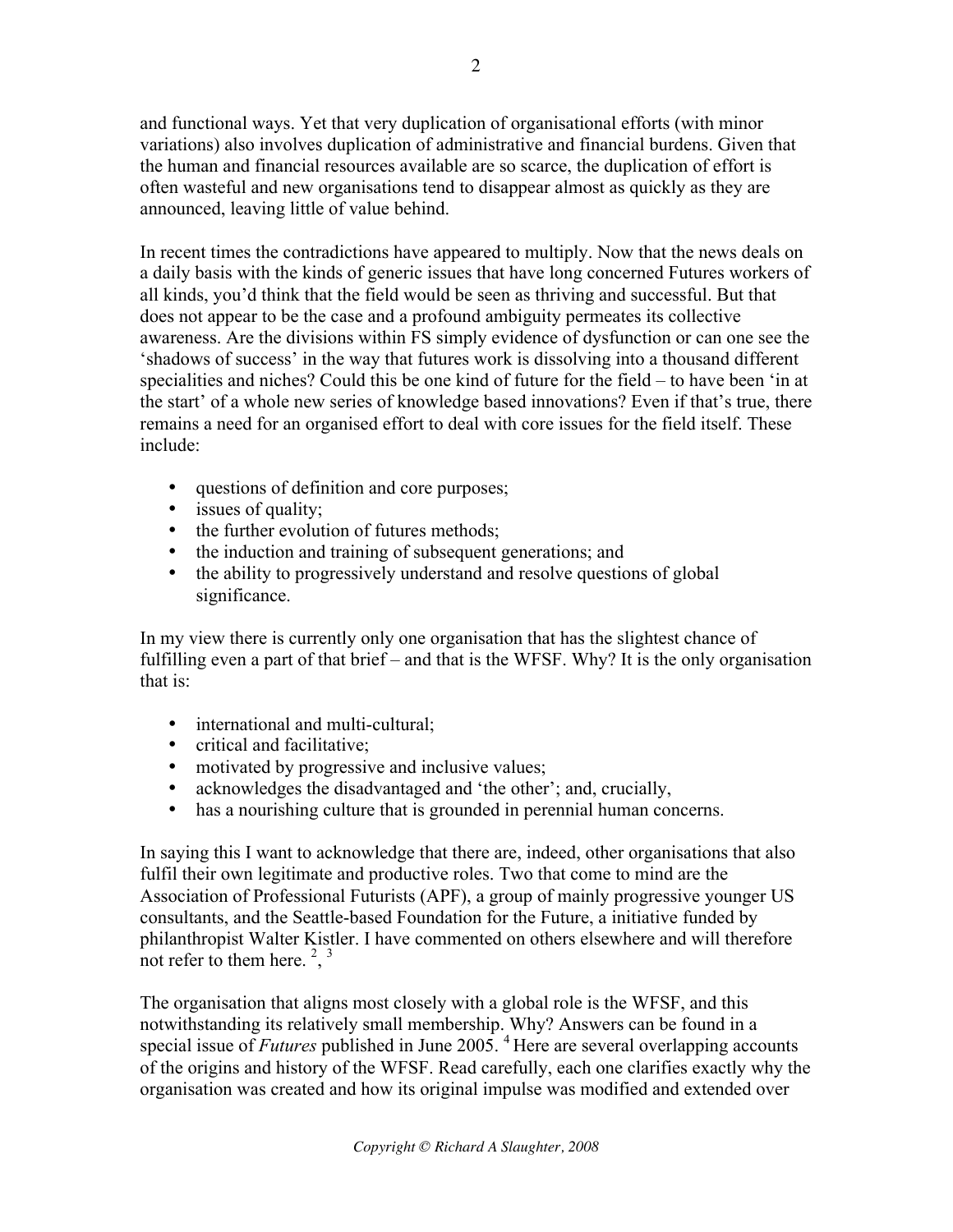time by different, always small, dedicated, groups of people who took up the work without thought of material reward and then handed it on to others. Successive Presidents and Secretaries General (always democratically elected by the membership and accountable at each General Assembly) hosted these core functions in many different parts of the world. While this frequently led to problems of coordination and continuity, the principle that this was and is a genuinely global organisation has been constantly affirmed throughout its entire history.

Money has always been scarce because the WFSF cannot appeal to standard sources that could normally be relied upon to support progressive causes. Furthermore, the shifting of central functions made it difficult for organisations such as UNESCO to keep track. Lack of funding, however, has always to some extent been offset by the quality of the human resources devoted to it over the years. The position worsened, however, when UNESCO, once a major source of funding, itself fell upon hard times and necessarily reduced its involvement in such causes. A promising avenue of sustained future funding opened up when the links between foresight and philanthropy were seriously explored in 2004.  $5$  Yet this cannot be seen as a 'quick fix' either because while significant sums of money are, in fact, available, it takes a great deal of time and effort to walk this particular legitimation path and qualify for serious consideration. Continued effort here will one day reap rich rewards, projecting the organisation into a new stage of development.

Thus currently the WFSF finds itself located in a world beset by a powerfully interacting set of major crises and systemic problems. It may well be the case that further progress in futures-related causes and work of all kinds, depends on the way that increased awareness of these global 'drivers' serves to awaken hitherto passive constituencies everywhere. The latter have, until now, been 'sleepwalking' into the future, assuming smooth continuity when, in fact and as futurists already know, severe inflections and breakdowns can be anticipated in nearly every system upon which human civilisation depends.  $6\overline{ }$ What, then, is the way forward?

The answer can be summed up very simply: 'stay the course'. What I mean by this is as follows. When I was researching the origins of the WFSF I found it inspiring and useful to find out what people actually said more than three decades ago and also what values drove them. Much of this is summed up in Robert Jungk's declaration that the 'powerful tools' (of futures research) 'should not be restricted to a technocratic elite'. He added that 'the future belongs to us all and it is for that reason that … future research is internationalised and democratised as soon as possible.<sup>7</sup>

I once sat next to an American co-founder of an aspirant Futures organisation during a meeting in New York while another such talked on at some length about technology and forecasting. When the latter sat down, a disturbed Robert Jungk took the podium and, in his heavy German accent declared with passion how he'd apparently 'boarded the wrong plane' and 'come to the wrong place'. He took strenuous exception to what the previous speaker had been saying, stood his ground and countered it with his view that futures work was not merely about technology and forecasting but about the well-being of humans, cultures and societies as a whole. Furthermore, it was a democratic duty and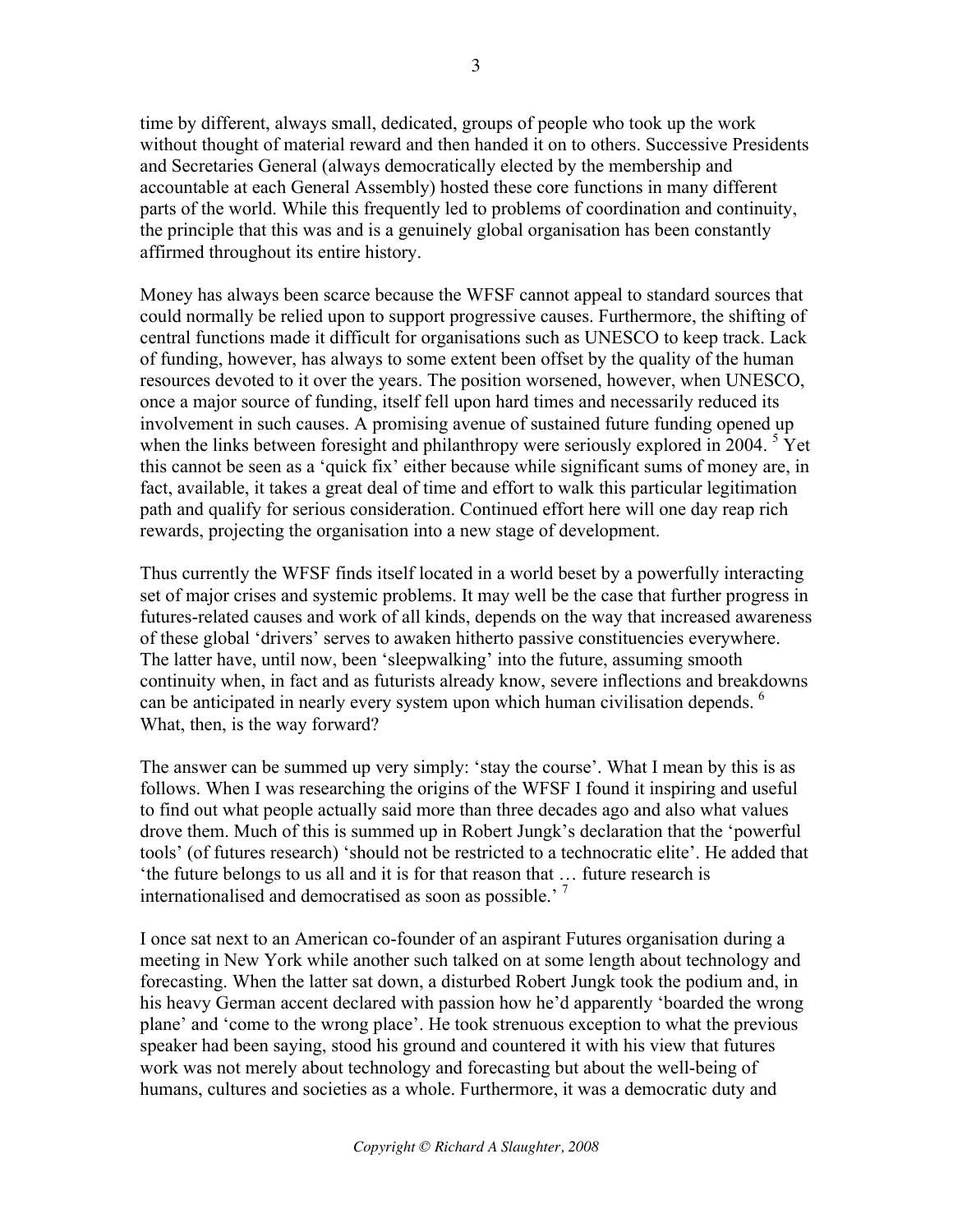necessity. His passion was clear and unapologetic. He was not there to follow in the footsteps of his erstwhile US colleagues, nor to support their high-tech visions of the future, but to assert a very European concern for the future viability of humankind. The tradition based on this view is not only alive it is also in good shape. That is, it is better equipped conceptually, methodologically and humanly than ever before to deal in depth with such concerns. As the quote from Eleonora Masini (above) also suggests, nothing that followed has diminished that vision and that commitment.

So what the WFSF offers is very clearly not the anodyne story of 'how technology will save the world' or that of imposing 'free enterprise' everywhere. Nor is it the false hope that trite and popular approaches to futures can do anything other than skim the surface, spin the wheels, and provide what Michel Godet once called Futures for 'fun and entertainment'. It is not even a promise that this world can be re-oriented in time to prevent the 'overshoot and collapse' futures that now loom so large.

What the WFSF offers can be summed up in three words: *reality, environment* and *culture*. It's the reality of knowing at a deep level what's at stake for the human species and all the uncounted others that lie under its current sway. There are costs in having such knowledge so we cannot expect everyone to share the burden. Indeed, given the choice, most will elect not to. The WFSF also offers the hard work of standing up for values and commitments that matter, even as others continue to 'skim' the field for their own more limited concerns, which include earning significant income from bloated corporations that Ulrich Beck called 'legal but illegitimate'. It offers the dedication that comes from clarity of insight, necessarily coupled with a profound modesty of expression and sense of self. (This, by the way, is one reason why any rapprochement between Futures and marketing will always be temporary and strategic, never systemic.) It offers the challenge of finding ways to live with the knowledge that optimism may be misplaced and that the human experiment may be unable to transcend its present in-built limitations. It offers a sense of purpose that goes beyond common commitments and everyday tasks. It offers a chance to find out how each of us fits in a wider pattern and can connect that knowledge with specific tasks only we as individuals in particular places and times can perform.

As an environment, the WFSF provides us with the opportunity to know and learn from other individuals and other cultures. In that very real sense we find out that we are never alone, never locked into one set of personal and cultural settings. Unlike every other Futures organisation I know, it's possible at Federation meetings to sit at a table for ten and have ten cultures represented right there. With the advent of the internet and email the scattered membership of the WFSF connects, interacts, argues and pursues projects in the certain knowledge not only that there are others doing similar work, but also that those others are available, accessible, as and when needed. While a few abuse that ease of contact and play their sad games of egoic projection on the Federation e-list, most use it with sensitivity and care.

As a culture the Federation has no equal anywhere in the world and we should value it more highly than is currently the case. Let me be clear about this. For individuals to stand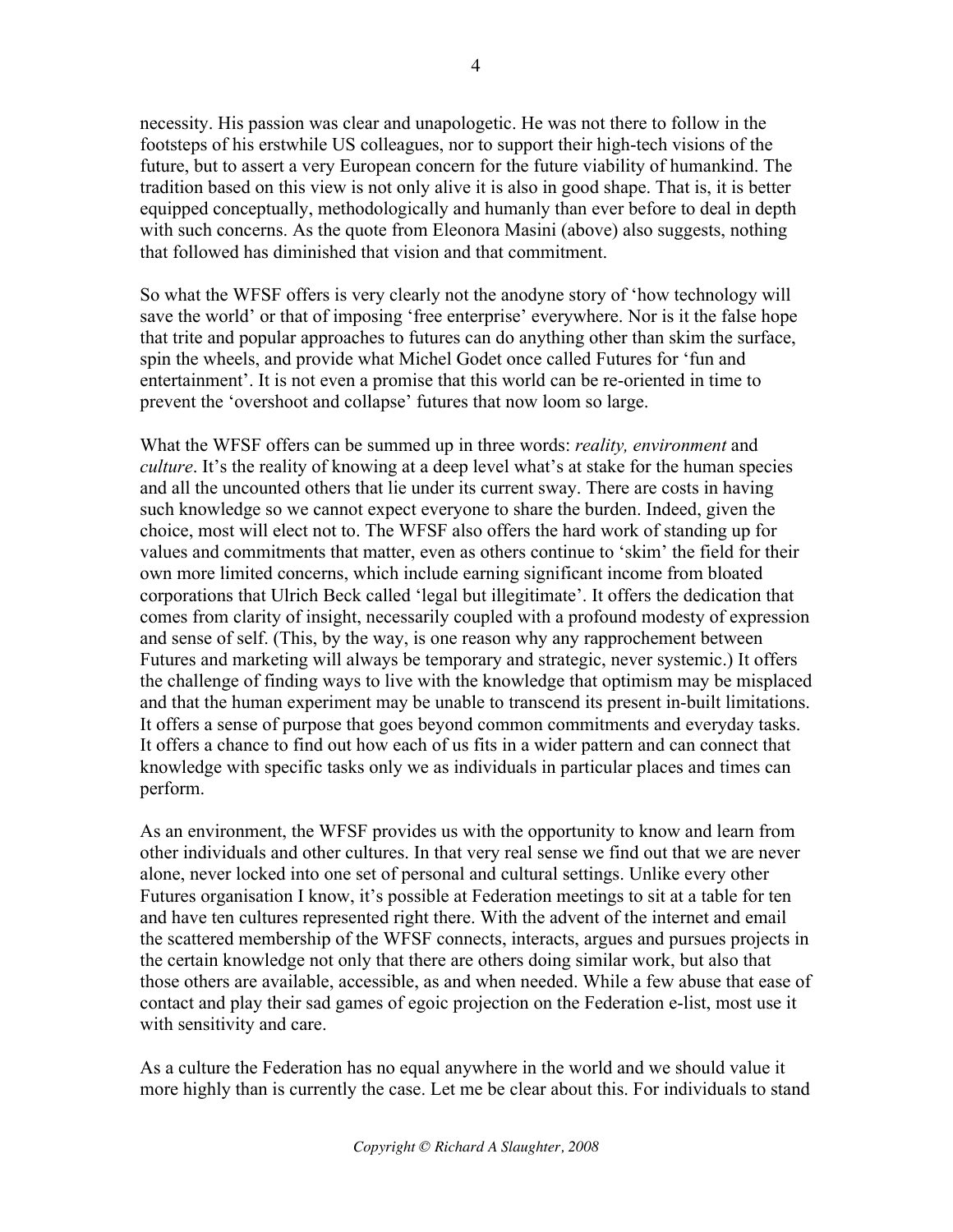up and confront the sources of power and influence, especially by calling into question both the motives and the actions of the powerful, is to become highly vulnerable. One of the guises is that of 'whistle blowers', who are willing to challenge agendas, speak up for the weak, aspire to represent the best shared interests of humankind. As such, we can be cut down, eliminated, marginalised and forgotten. *As individuals….* But we are more than that. As the current representatives of a culture of informed action, deep insight and powerfully grounded concern we it possible to transcend personal limitations. In some cases it may be that our voices are stilled too early, as they must eventually be stilled anyway. But as members of a culture our works and our efforts continue. They become the ground upon which others stand, work, live. As we carry forward the concerns of pioneering futurists everywhere, the best of our own contributions are taken up, critiqued, extended and applied by others. This is not exactly a holy calling, but it is certainly a genuine and honourable one in which the foreknowledge of species suffering is balanced by genuine insight and deep affinity with each other.

So these three terms – and what they stand for - lie at the heart of 'what the Federation is about:' reality, environment and culture. In these respects one is reminded of the words of John F Kennedy:

'ask not what the Federation can do for you; ask what you can do for the Federation.'

 $27<sup>th</sup>$  April, 2008

Foresight International, Brisbane, Australia

### **Notes and references**

- 1. Jean Gebser, J. The Ever-Present Origin,Trans. Noel Barstad with Algis Mikunas. Athens, OH: Ohio University Press, 1986; Ken Wilber, Integral Psychology, Shambhala, Colorado, 2000; Sohail Inayatullah, Situating Sarkar, Gurukula Press, Malaney, Qld., 1999.
- 2. Richard Slaughter, Asleep at the wheel: the World Future Society at Forty, Futures, 40, 1, 2008, 91-101.
- 3. An overview of The State of the Future, 2006 by Chris Riedy gives a flavour of the limitations of the MP. He comments 'This report is almost entirely focused on behavioural and structural issues affecting global futures, giving very little attention to psychological and inter-subjective issues. There is much discussion of technological, environmental, economic and institutional trends but little discussion of values, worldviews and cultural differences. The main reference to culture is one that focuses on the need for change (but)… there is no evidence of an understanding of the plurality of culture, or how cultures develop and change'. State Of Play In the Futures Field (SOPIFF) research report, 2007.
- 4. Richard Slaughter (ed) The World Futures Studies Federation, Futures, 37, 5, 2005.